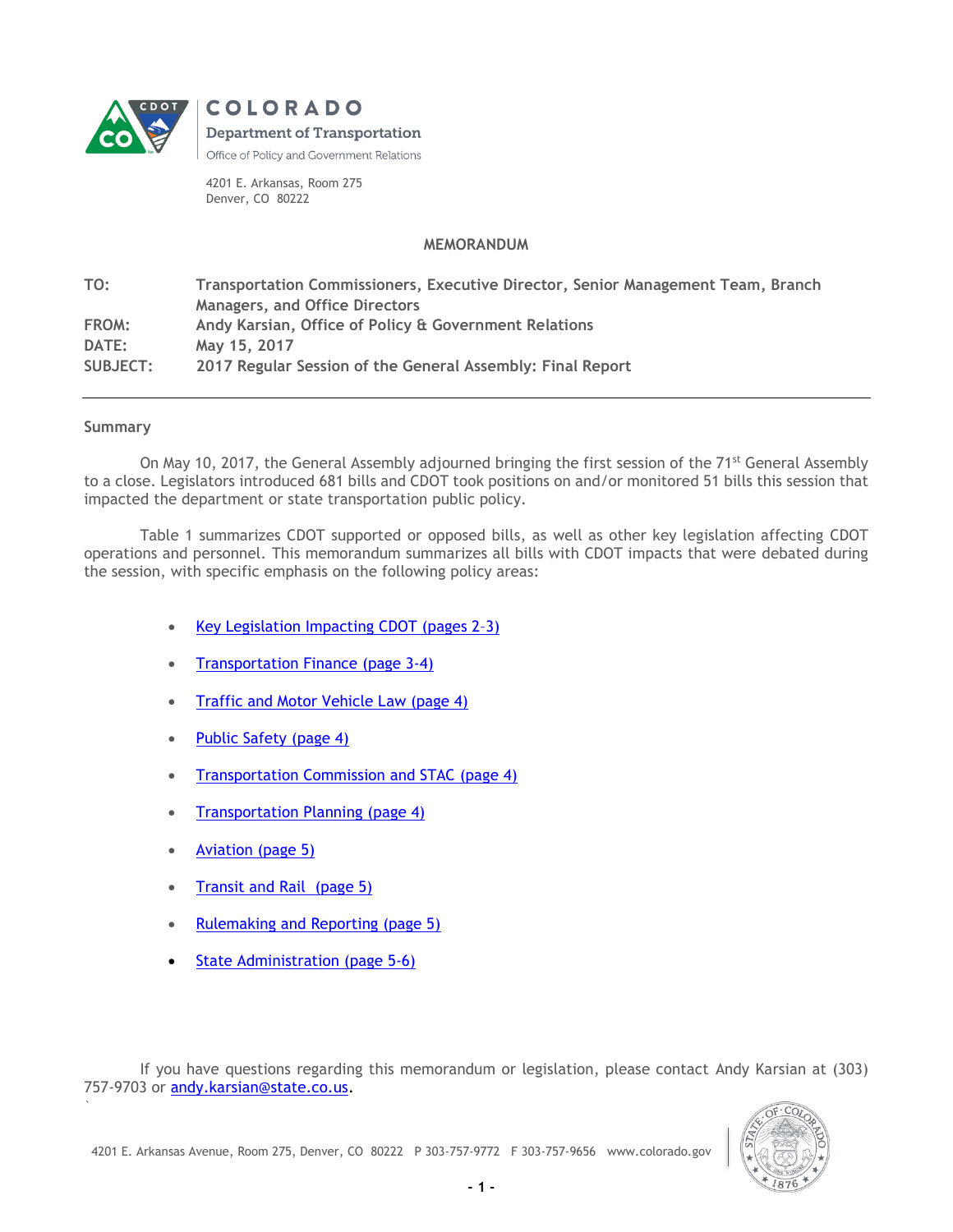## **Table 1.**

## **Key Legislation Impacting CDOT 2016 Regular Session**

<span id="page-1-0"></span>

| <b>Bill Number</b>                              | <b>Short Title</b>                                             | <b>Final Legislative</b><br><b>Action</b> | <b>CDOT</b><br><b>Position/Action</b> |  |
|-------------------------------------------------|----------------------------------------------------------------|-------------------------------------------|---------------------------------------|--|
| <b>Supported Bills</b>                          |                                                                |                                           |                                       |  |
| HB 17-1242                                      | New Transportation Infrastructure Funding Revenue              | Postponed Indefinitely                    | Support                               |  |
| HB 17-1362                                      | Plan for Addressing Statewide Infrastructure Needs             | Postponed Indefinitely                    | Support                               |  |
| SB 17-027                                       | Increase Penalty for Texting while Driving                     | Enacted                                   | Support                               |  |
| SB 17-213                                       | Automated Driving Motor Vehicles                               | Enacted                                   | Support                               |  |
| SB 17-229                                       | Penalties when Passing Stationary Vehicles                     | Enacted                                   | Support                               |  |
| SB 17-262                                       | <b>HUTF and Capital Construction Transfers</b>                 | Enacted                                   | Support                               |  |
| SB 17-267                                       | Sustainability of Rural Colorado                               | Enacted                                   | Support                               |  |
| <b>Opposed Bills</b>                            |                                                                |                                           |                                       |  |
| HB 17-11123                                     | Extend On-Premises Retail Alcohol Beverage Sales               | Postponed Indefinitely                    | Oppose                                |  |
| HB 17-1153                                      | <b>Highway Congestion Mitigation</b>                           | Postponed Indefinitely                    | Oppose                                |  |
| HB 17-1166                                      | Access Between Highway and adjoining Businesses                | Postponed Indefinitely                    | Oppose                                |  |
| SB 17-1348                                      | Prohibit HOV3+ Requirement on North I-25 Express Lanes         | Postponed Indefinitely                    | Oppose                                |  |
| SB 17-303                                       | State Highway System Funding and Financing                     | Postponed Indefinitely                    | Oppose                                |  |
| <b>Neutral with Concerns/ Sought Amendments</b> |                                                                |                                           |                                       |  |
| HB 17-1068                                      | Prevailing Wages for CDOT P3 Projects                          | Postponed Indefinitely                    | Amended                               |  |
| HB 17-1071                                      | Authorize New Transportation Revenue Anticipation Notes        | Enacted                                   | Amended                               |  |
| HB 17-1193                                      | Small Cell Facilities Permitting and Installation              | Enacted                                   | Amended                               |  |
| SB 17-040                                       | Public Access to Government Files                              | Enacted                                   | Amended                               |  |
| SB 17 - 211                                     | Contractor Surety Bonds for Public Projects                    | Enacted                                   | Amended                               |  |
| SB 17-243                                       | Continuation of Motorcycle Operator Safety Training<br>Program | Enacted                                   | Amended                               |  |
| SB 17-190                                       | Engineer Excavator Stamp Plan Underground Facility             | Postponed Indefinitely                    | $\sim$ $-$                            |  |

## **CDOT Priority Legislation**

This year, CDOT's legislative agenda included one high priority bill, two budget decision items, and four capital requests. Four of those eight requests were approved by the General Assembly and became law. Three capital construction requests were not funded. Table 2 summarizes the legislative priorities and outcomes from the session.

## **Table 2. 2016 Session**

| Summary                                                  | Request<br>Amount | <b>Final</b><br><b>Action</b> |
|----------------------------------------------------------|-------------------|-------------------------------|
| <b>Priority Bills</b>                                    |                   |                               |
| Automated Driving Motor Vehicles (SB213)                 |                   | Signed Into<br>Law            |
| <b>Budget Decision Item Requests</b>                     |                   |                               |
| Ensure Senate Bill 09-228 Transfers for FY 17/18         | <b>S79M</b>       | Approved                      |
| Additional Marijuana Revenue for Public Safety Awareness | \$1.45M           | \$950,000                     |
| <b>Capital Development Committee Requests</b>            |                   |                               |
| Referendum C Annual Transfer to CDOT                     | \$500,000         | \$500,000                     |
| I-70 Rockfall Mitigation                                 | \$700,000         |                               |
| GAZEX Avalanche Mitigation - I-70 EJMT Vicinity          | \$2M              |                               |
| I-70 Fall River Road Pedestrian Bridge                   | S <sub>2</sub> M  |                               |

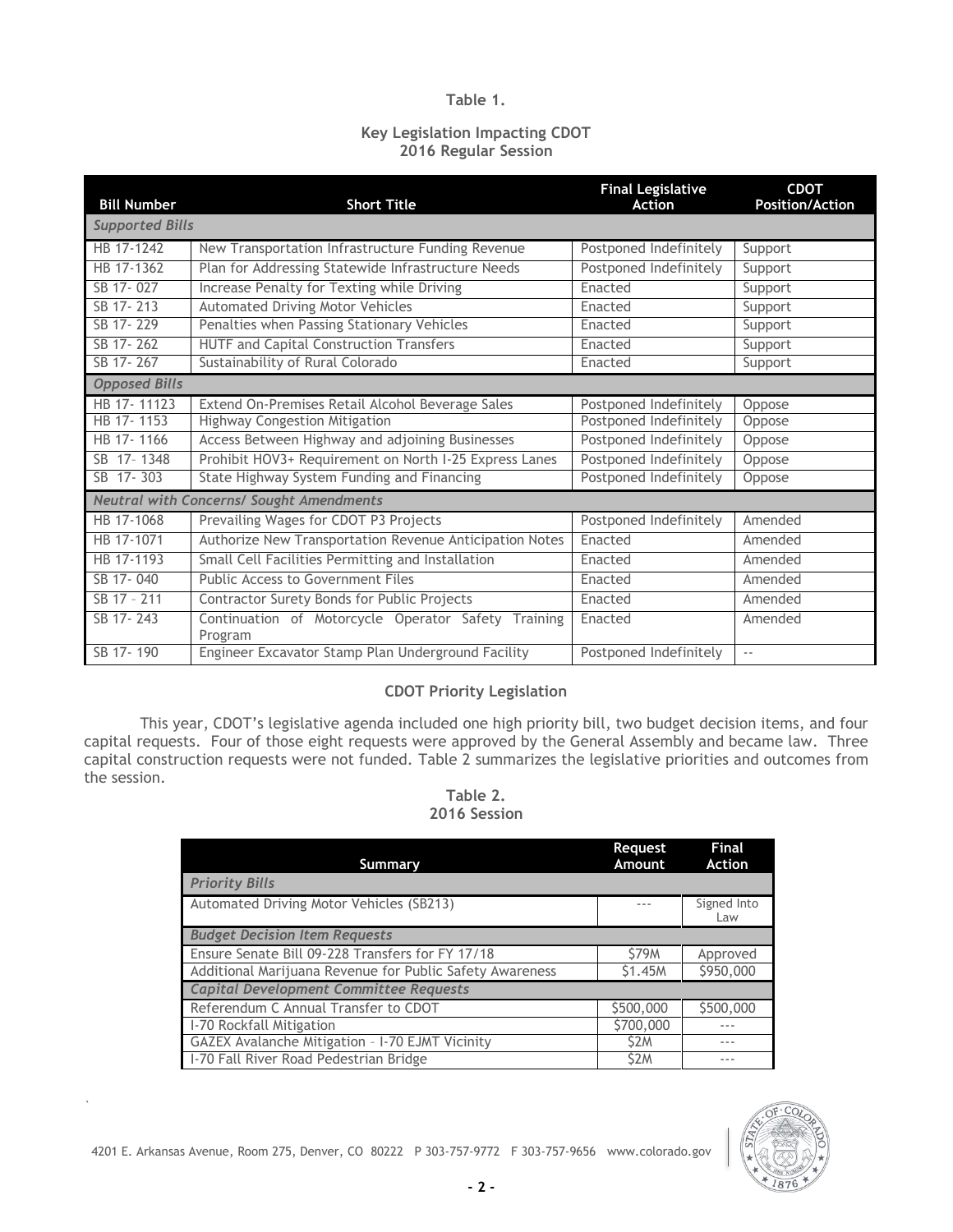*Senate Bill 17-213 (Autonomous Driving Motor Vehicles).* CDOT, along with executive branch partners and industry stakeholders, introduced this bill which begins to address policy for the increasing prevalence of automation in motor vehicle. The bill puts key industry definitions in statute and begins the process of state approval for the testing of autonomous vehicles on the state's roads. CDOT and the State Patrol will establish an approval process for autonomous vehicles that do not comply with all state and federal traffic laws. Testing these vehicles without approval from the state will result in a traffic infraction and/or impoundment of the vehicle.

## **Transportation Finance**

<span id="page-2-0"></span>*House Bill 17-1018 (Regional Transportation Authority Mill Levy).* This bill extends the authority for RTAs to impose a mill levy to 2029. The Governor signed this bill.

*House Bill 17-1171 (Authorize New Transportation Revenue Anticipation Notes).* This bill sought to transfer 10% of the sales tax revenue from the general fund to the HUTF. It also had a specific project list included in the bill. The bill died in the House State, Veterans, and Military Affairs Committee.

*House Bill 17-1242 (New Transportation Infrastructure Funding Revenue).* This bipartisan bill would have asked voters to approve a \$0.5 sales tax increase in order to pay for \$3.5B in bonds for state highways, a portion for local governments, and a multi-modal fund. The bill died in the Senate Finance Committee.

*House Bill 17-1362 (Plan for Addressing Statewide Infrastructure Needs).* This bill asked the Transportation Legislative Review Committee to have five meetings around the state to gather and address public input on solving the statewide transportation funding needs. The bill died in the Senate Finance Committee.

*Senate Bill 17-205 (Multimodal Transportation Infrastructure Funding).* This bill sought to send to the voters a request for a \$0.25 sales tax increase for \$3.5B worth of bonds for state highways, \$500 of which must be used for passenger rail along the Front Range. The bill died in the Senate Transportation Committee.

*Senate Bill 17-262 (HUTF and Capital Construction Fund Transfers).* This bill allocated three years of SB228 transfers. The passage of SB 267 changed the allocation and dedicated the last two fiscal years' transfers to pay down the negative factor for education in the state. The bill was signed by the Governor.

*Long Bill and Budget Decisions (Senate Bill 17-171, Senate Bill 17-254 and Senate Bill 17-262).* During the budget debates legislators offered many amendments to HB1405 that impacted transportation funding. Many of these amendments pulled funding from other state departments to use instead for funding roads. CDOT successfully protected the Department budget from additional cuts. Additionally, in SB 262, CDOT secured, in a very tight budget year, an allocation of SB228 funds for FY17/18 for \$79M. For subsequent years the SB228 funding will be used to pay down the negative factor for education funding in the state, per SB 267.

Senate Bill 17-267 (Sustainability of Rural Colorado). This bill classifies the hospital provider fee revenue in Colorado's general fund as an enterprise. It also provides a host of other policy fixes, most important to the department is the use of \$1.8B in certificates of participation to pay for state highway projects. CDOT will pay \$50M of the \$150M annual payment for the COPs, with the general fund paying for the remainder. The bill passed both Houses and was sent to the Governor.

*Senate Bill 17-303 (State Highway System Funding and Financing).* This bill would have 5% of the sales and use tax of the general fund to the HUTF. It also would have sent a ballot measure to the voters to approve a specific ownership tax increase to fund up to \$4B in bonding for state highways. The bill died in the House Transportation Committee.

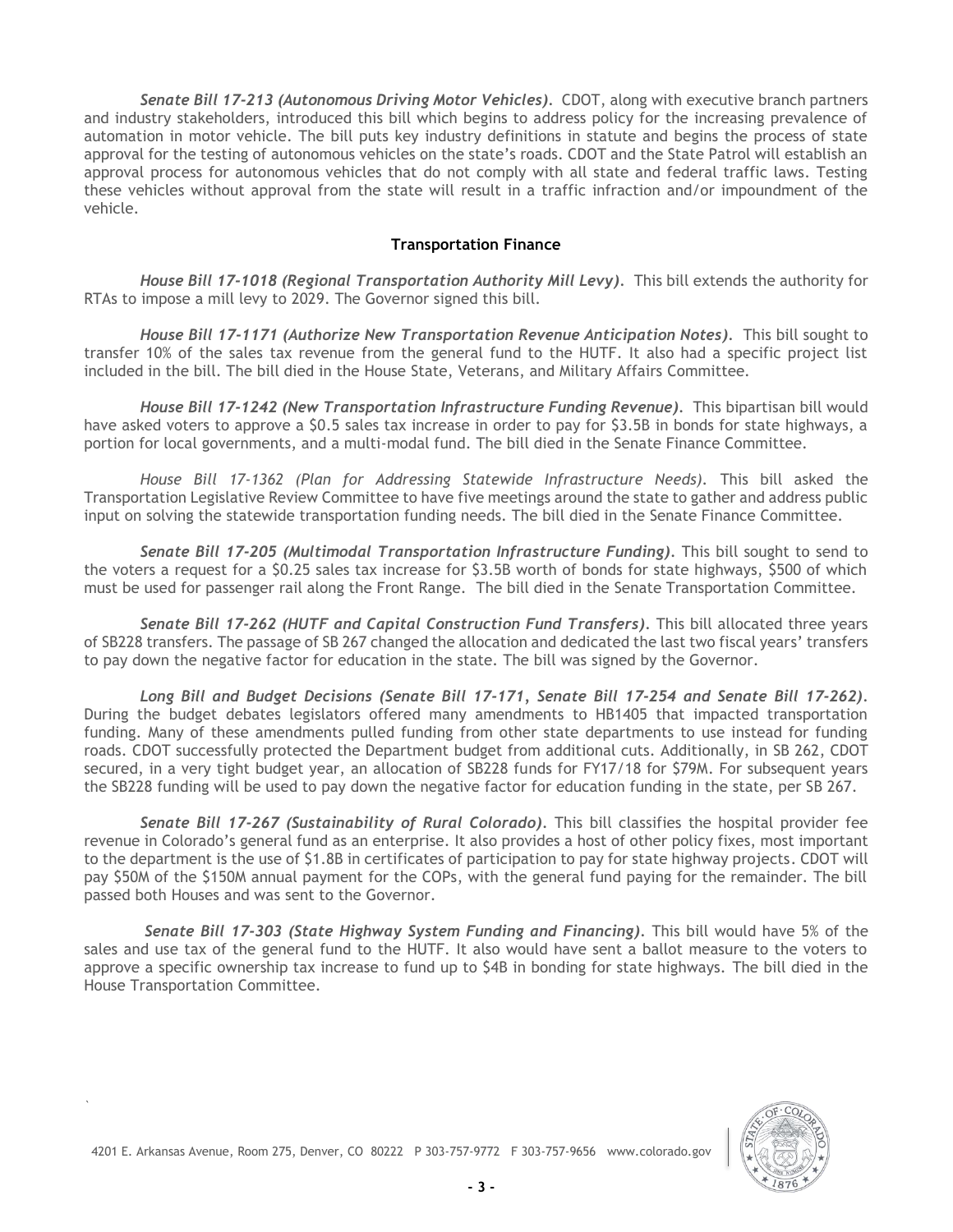## **Traffic Safety and Motor Vehicle Law**

<span id="page-3-0"></span>*House Bill 17-1061 (Modify Definition of Commercial Vehicle).* The bill increases the minimum weight for classification as a commercial vehicle from 10,001 pounds to 16,001 pounds unless the vehicle is registered for use in interstate commerce. The state patrol is authorized to adopt rules for inspection, securing loads, and coupling devices. The bill was signed by the Governor.

*House Bill 17-1153 (Highway Congestion Mitigation).* This bill would have changed the statewide HOV3+ policy back to HOV 2. It also sought to prioritized north I-25 for use of future federal funding and reduced planning timelines to six months for construction projects. The bill died in House Transportation Committee.

*House Bill 17-1348 (Prohibit HOV3+ on North I-25 Express Lanes).* This bill sought to prohibit HOV3+ in managed lanes along north I-25. The bill died in the House Transportation Committee.

*Senate Bill 17-027 (Increase Penalty for Texting While Driving).* This bill increases the penalty for texting while driving to \$300 and one or four points. The bill was signed by the Governor.

*Senate Bill 17-059 (Lane Change Signal in Roundabouts).* This bill would have allowed local governments to determine rules for vehicles using turn signals in roundabouts. The bill died on third readings in the Senate.

*Senate Bill 17-093 (Operations of Bicycles Approaching Intersections).* This bill would have allowed bicyclists to coast through intersections and red lights if they slow down and there are no approaching vehicles. The bill died in Senate Transportation Committee.

*Senate Bill 17-229 (Penalties When Passing Stationary Vehicles).* This bill strengthens Colorado's Move Over law by adding other vehicles, including CDOT vehicles with flashing lights on the shoulder. The bill increases the penalties when bodily harm or fatalities occur. The bill was sent to the Governor.

*Senate Bill 17-243 (Continuation of the Motorcycle Operator Safety Training Program).* This bill moved the MOST program from CDOT to the State Patrol, leaving all governance, rules and funding the same. The CSP will manage the program for three years until the next sunset date. The bill was sent to303 the Governor.

# **Public Safety**

<span id="page-3-1"></span>*House Bill 17-1123 (Extend On-Premises Retail Alcohol Beverage Sales Hours).* This bill would have allowed local government to permit bars to serve alcohol for longer hours. Concerns about the increase in drunk drivers and public safety ultimately killed the bill. The bill died in the Senate on second readings.

# **Transportation Commission**

<span id="page-3-2"></span>*House Bill 17-1031 (Hearings on Transportation Commission Districts).* This bill requested that the Transportation Legislative Review Committee meet five times around the state to discuss Transportation Commissioner boundaries. The bill died in the Legislative Council Committee.

## **Transportation Planning**

<span id="page-3-3"></span>*House Bill 17-1166 (Access between Highways and Adjoining Businesses).* This bill sought to add 'convenience' as a factor for reasonable access in the highway code when determining access from businesses to state highways. The bill died in the House Transportation Committee.

Senate Bill 17-290 (Engineer Excavator Stamp Plan for Underground Facility). This bill required engineer plans to correctly identify underground utilities prior to excavation. Concerns about engineer liability led to the sponsors killing their own bill in committee. The bill died in the Senate Transportation Committee.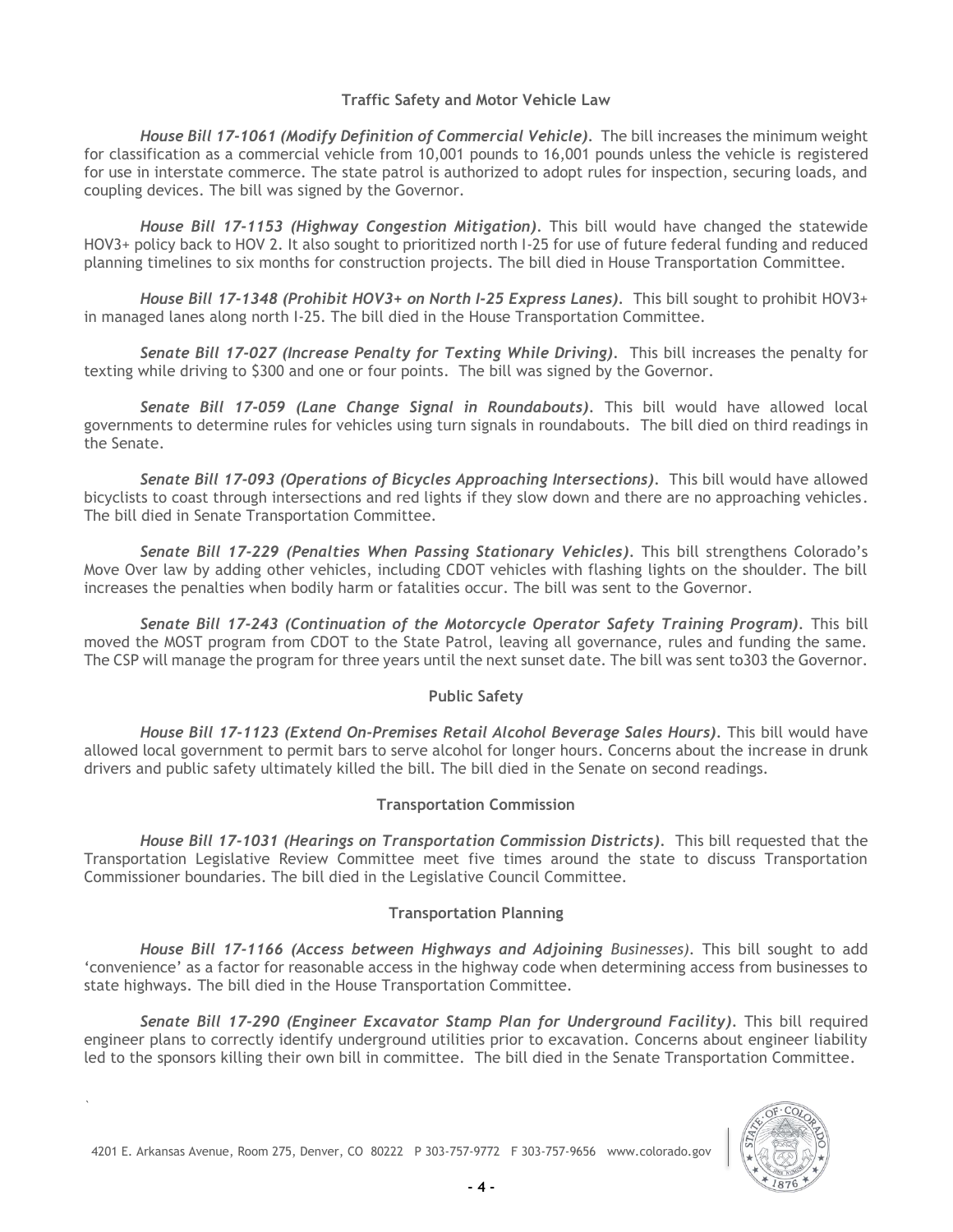#### **Aviation**

<span id="page-4-0"></span>*House Bill 17-1070 (Study Drone Use by Public Safety Agencies).* This bill asks the Department of Public Safety to perform a study of unmanned aircraft systems the state and local governments use in public safety situations. The bill was sent to the Governor.

*Senate Bill 17-235 (Allow Seaplanes in State Parks).* This bill sought to permit seaplane use of state waters. Concerns over invasive species and regulation killed the bill which died in the Senate Transportation Committee.

## **Transit and Rail**

<span id="page-4-1"></span>*Senate Bill 17-153 (Southwest Chief and Front Range Passenger Rail Commission).* This bill expands the existing Southwest Chief Commission to include representatives from the Front Range in order to plan for passenger rail along the Front Range. The bill was sent to the Governor.

## **Rulemaking and Reporting**

<span id="page-4-2"></span>House Bill 17-1006 (Correct Statutory Citation in Rule without a Hearing). This bill allows state departments to correct technical statutory citations within existing rules without having to follow the complete rulemaking process. The bill was signed by the Governor.

*House Bill 17-1270 (Agency Discretion of Enforcing Minor Violations for Small Businesses).* This bill allows a state department or agency to use discretion when enforcing a fine on a business of 50 or fewer employees on a first time violation of a rule enacted within the last year. The bill died in Senate Appropriations.

*Senate Bill 17-002 (Compulsory Review of Rules by Each Principal Department).* This bill would have changed the current system of rule reviews by state departments and required departments review rules every three years. The bill died in the House State Affairs Committee.

*Senate Bill 17-186 (Reduce Regulatory Burden of Rules).* This bill would sought to have each rulemaking agency prepare a regulatory flexibility analysis, which considered the impacts on small businesses, prior to any rulemaking process. The bill died in the House Business Affairs and Labor Committee.

*Senate Bill 17-231 (Reporting Requirements by CDOT to the General Assembly).* Annually the state removes unnecessary reports from statute and this bill removed six CDOT reports from statute. The bill was signed by the Governor.

## **State Administration**

<span id="page-4-3"></span>*House Bill 17-1001 (Employee Leave to Attend Child's Academic Activities).* This bill sought to replace a 2015 repealed law allowing for employee leave. CDOT already allows this in department policy. The bill died in the Senate State Affairs Committee.

*House Bill 17-1051 (Procurement Code Modernization).* This bill modernized a variety of procurement procedures that state departments must follow. As CDOT has a different procurement process than other departments, this bill had little impact on the department. The bill was signed by the Governor.

House Bill 17-1068 (Prevailing Wages for CDOT Public Private Partnerships). This bill required federal Davis-Bacon prevailing wages on all public private partnerships. The bill died in the Senate Transportation Committee.

House Bill 17-1177 (Mediation for Disputes Arising Under CORA). This bill requires a week 'cooling of' period of two weeks to allow the state department who denied the CORA request, to contact the applicant and try to fix the dispute prior to a district court filing. The bill was signed by the Governor.